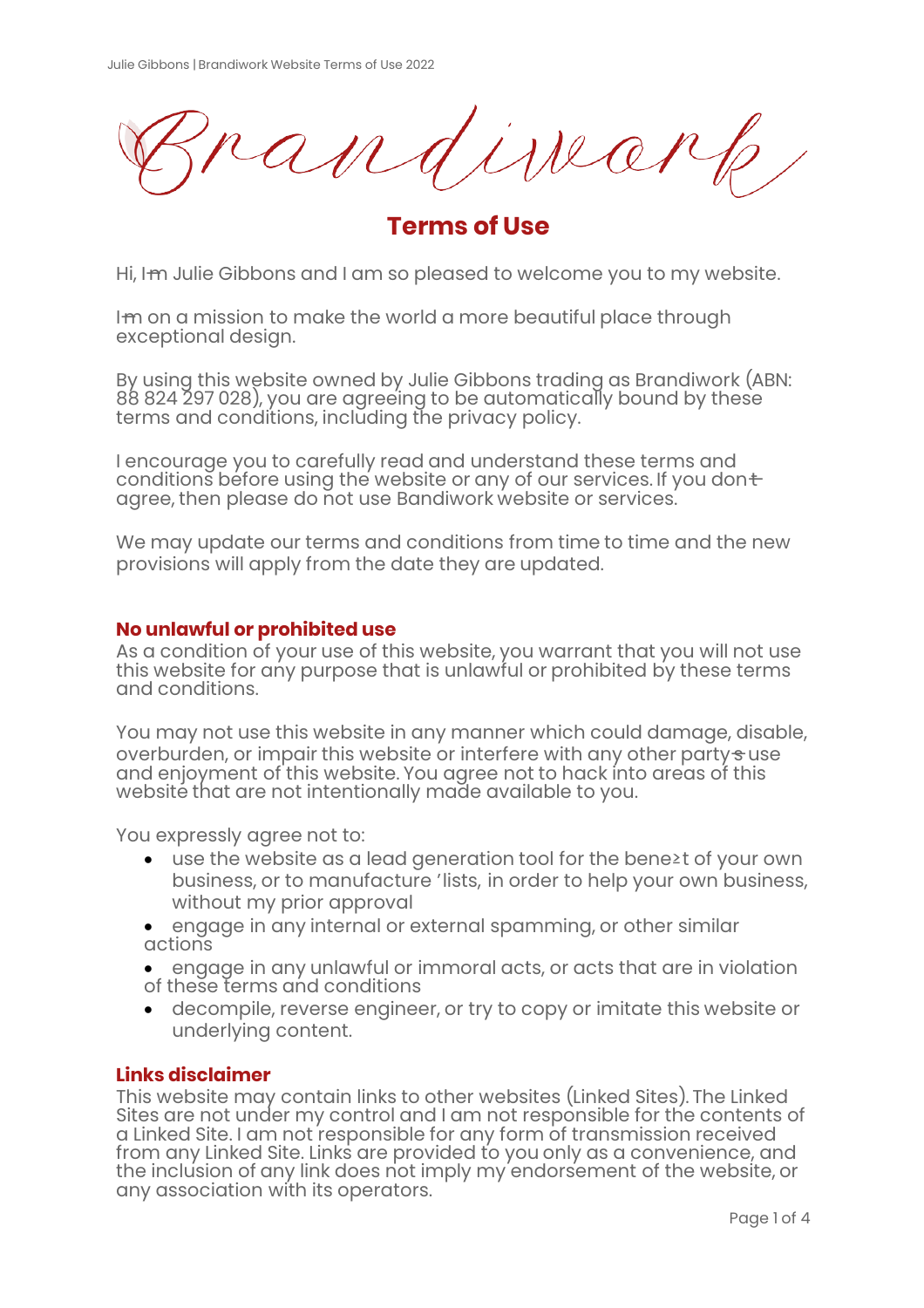### **Copyright, trademarks and other intellectual property**

Julie Gibbons owns the intellectual property rights in the contents of this website, or has permission to use or display the material on this website. You may not use, copy, display, distribute, modify, translate, reformat, incorporate into advertisements and other works, promote, create derivative works, or in any way exploit or allow others to exploit any of our website content in whole or in part except as expressly authorised by us.

Please email julie@ brandiwork.com if you require permission to reproduce any of the contents of this website.

Images and item descriptions posted on this website by third parties are the responsibility of those third parties and may be subject to copyright. You must seek permission from the third party before using any of their content.

The names of actual companies and products mentioned on this website may be the trademarks of their respective owners. Any example companies, organisations, products, people, and events depicted on this website are ≥ctitious. No association with any real company, organisation, product, person, or event is intended or should be inferred.

#### **Personal use only**

You may access, download, or print material from the website for your personal use only. Sharing without prior permission and commercial use of any sort is expressly prohibited. You agree not to change or delete any copyright or proprietary notice from materials downloaded from this website or any site accessible through this website.

Except as otherwise expressly granted to you in writing, we do not grant you any other express or implied right or license to our website content or our intellectual property.

### **Copyright infringement**

If you believe that there is material on our website that infringes third-party intellectual property rights, please email julie@ brandiwork.com with suf≥cient information to enable us to determine who the owner of the intellectual property is and to remove it from the Brandiwork website if appropriate.

Be aware that you may be subject to liability if you knowingly make any misrepresentations when providing information to us in this regard.

#### **Website security**

Julie Gibbons make efforts to maintain the security of the Brandiwork website including but not limited to encryption, ≥rewall, antivirus, and spyware protection to the extent that we deem advisable to protect your personal information, the integrity of the website and conduct our business.

However, we do not guarantee the security of the website, our records, or your content.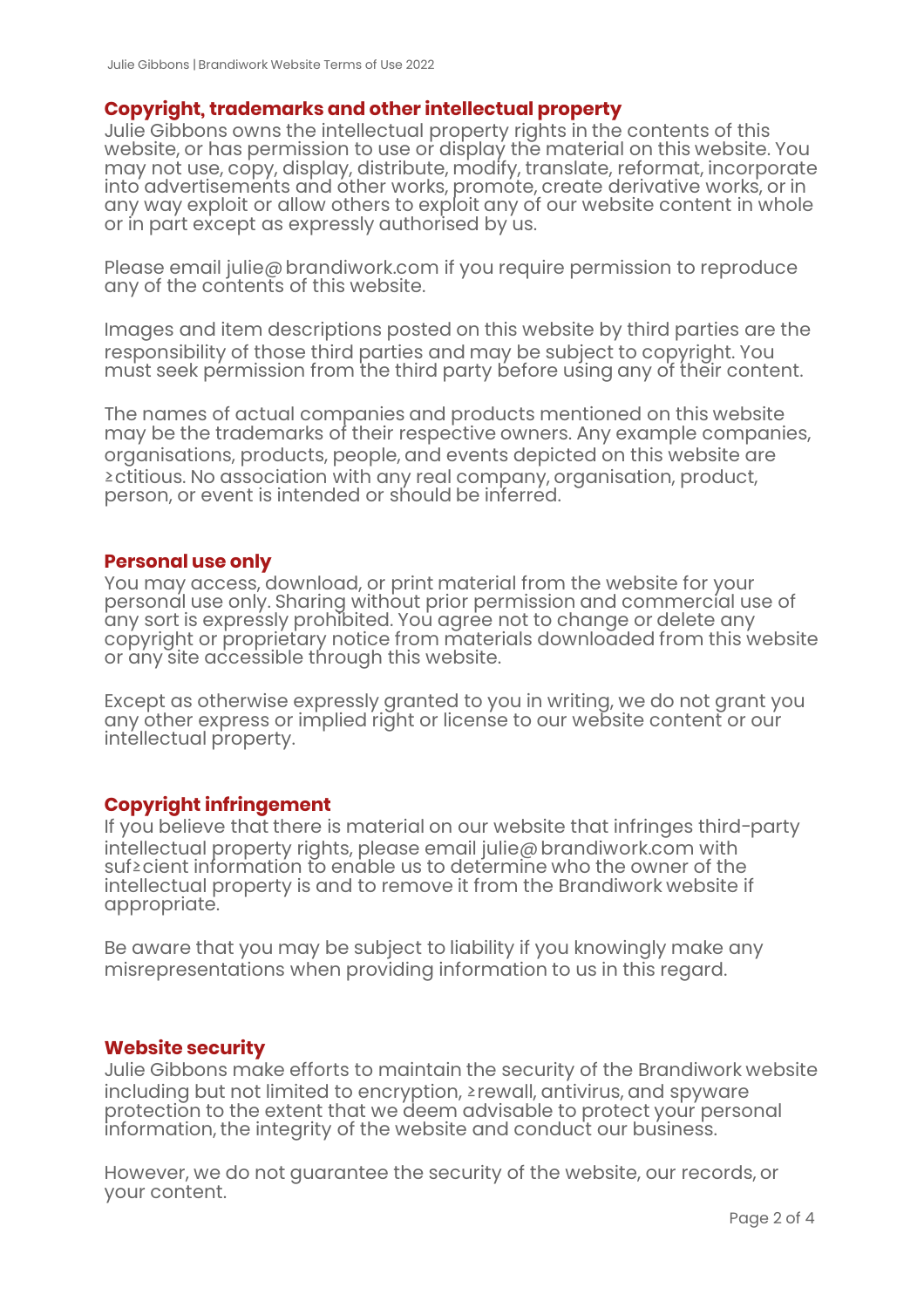Julie Gibbons disclaims all liability for any computer virus or technological problems that we do not intentionally cause or that is beyond our control. You are advised to install and maintain up-to-date security software on your computer for your further protection.

The Brandiwork website is managed by third-party services; therefore, the website may be inaccessible from time to time.

#### **Disclaimer**

While every care is taken, Julie Gibbons does not guarantee the accuracy of the information contained within this website. The information available through this website is provided for educational purposes only. Business processes and laws do change over time, and this may affect previous content not yet updated on the Brandiwork website.

You are responsible for any results you obtain as a result of using the information on this website.

You acknowledge and agree that no information or advice provided by us through this website in blog posts, tips, videos, eBooks, checklists, webinars, articles, testimonials, or any other form, constitutes tax or ≥nancial advice or advice of any other regulated industry or creates a warranty of any kind with respect to this website. You acknowledge that you should consult an appropriate professional for speci≥c advice tailored to your situation.

Please use the contact form on this website or email julie@ brandiwork.com and book a coaching session or package if you require speci≥c business coaching.

This disclaimer applies to the fullest extent permitted by law, and survives any termination or expiration of this agreement or your use of this website or the services found on this website.

### **Limitation of liability**

Julie Gibbons will not be liable to you or any other person or entity for any damages whatsoever arising as a result of your use of this website in any way, subject to the requirements of Australian Consumer Law.

Where warranties are implied by law, you acknowledge and agree that the total aggregate liability to us is limited at our discretion to the provision of those services again, or to a refund equal to the total amount paid by you for the particular services that are the subject of the cause of action, even if those services were provided to you without cost.

This limitation of liability applies to the fullest extent permitted by law, and shall survive any termination or expiration of this agreement or your use of this website or the services found on this website.

#### **Indemnity**

You agree to indemnify and defend Julie Gibbons from any claims,